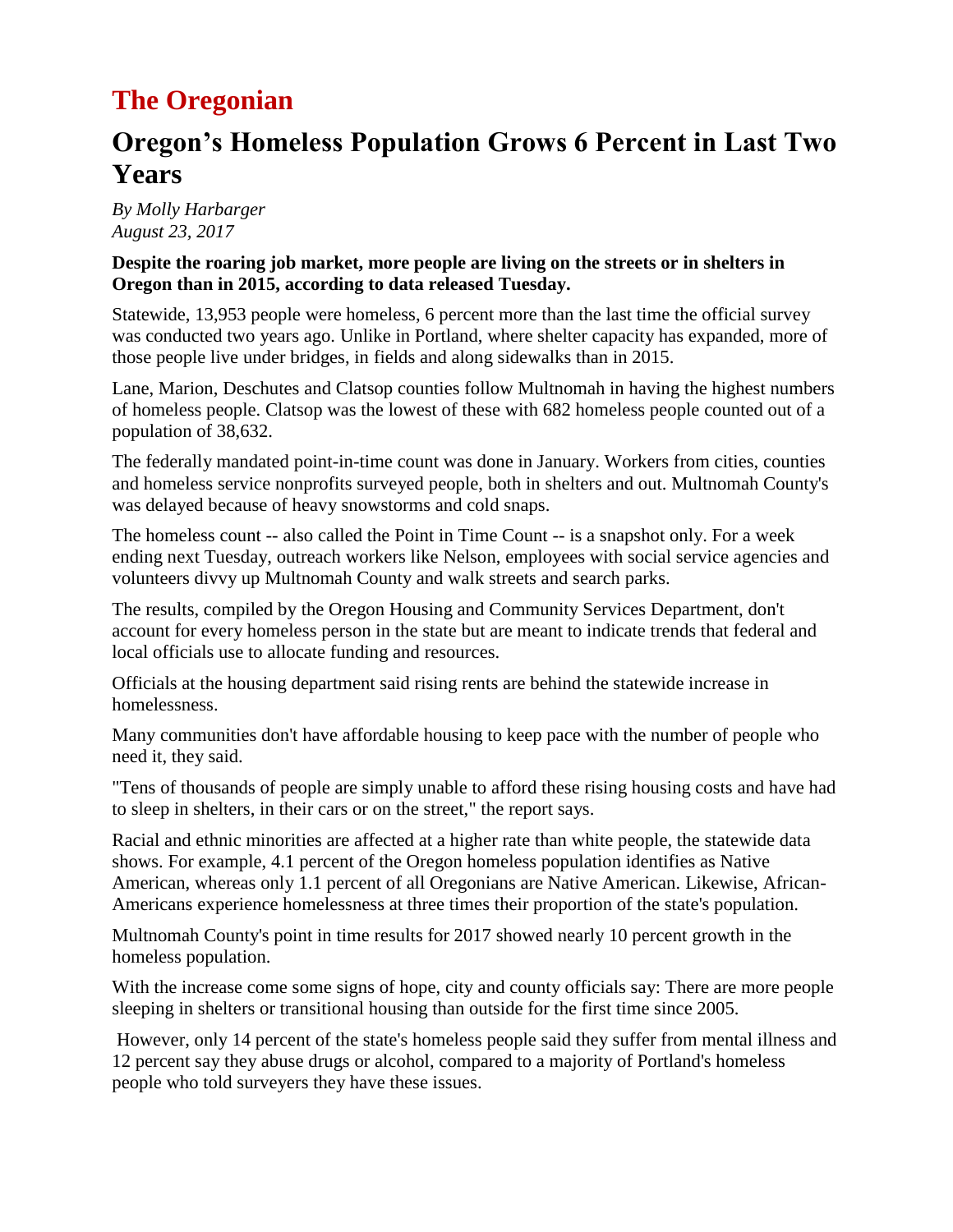All of Oregon is seeing more families with children move on to the streets. One in four homeless people throughout the state reported they are part of a household with children. Most of those families lived outside, in cars or RVs, or doubled up -- not in shelters.

Portland and Multnomah County pushed hard to create more shelter beds in the last fiscal year, and saw a dramatic increase in people using them. In 2016 to 2017, 8,500 people stayed in one of the county's emergency shelters, compared with about 6,650 the previous year -- a 28 percent increase, according to statistics made public Wednesday.

However, that success was local. The state only increased its sheltered population by 3 percent while the number of people without a roof over their head rose 8 percent.

In Multnomah County, the county government and that of the largest city, Portland, both committed tens of millions more to helping people without housing or on the brink of losing it starting in 2016 -- and it paid off, according to statistics backers of those efforts made public today.

Countywide, they said, 4,900 people without homes were helped to find one in 2016-17, usually with financial assistance. That was an increase of nearly 300 from the previous year.

And nearly 6,600 people were provided with help to avoid being evicted, county officials said. That was a huge increase from the previous year, with about 1,350, or 26 percent, more people helped.

Generally, both forms of help proved durable. Follow up reports submitted 12 months after people who were homeless got help to find housing indicated 74 percent of them still were housed. Similarly, 77 percent of residents who got help avoiding eviction reported 12 months later they still had a permanent place to live.

"We have helped thousands more of our neighbors off of the streets and into the safety of a shelter bed or a home of their own" said Portland Mayor Ted Wheeler. "We must continue to ensure our record investments in homeless services are being spent as effectively as possible."

## **Portland Mayor Ted Wheeler Hires Two "To Tackle Key Priorities"**

*By Jessica Floum August 22, 2017*

Portland Mayor Ted Wheeler has hired two policy advisers to work on housing and emergency management policies, he announced Monday.

The mayor hired Cupid Alexander, a former senior policy analyst at the Portland Housing Bureau, to work on housing initiatives in the mayor's office. He also hired Elisabeth Perez to work on emergency management. Perez has a master's degree in Disaster Resilience Leadership from Tulane University.

The hirings come after critics questioned the mayor's commitment to affordable housing and noted a lack of housing expertise on his staff.

They also follow the mayor's takeover of Portland's Bureau of Emergency Communications from Commissioner Amanda Fritz in June, when he rebuked the bureau's poor leadership. Two reports revealed the bureau had knowingly reported inaccurate emergency call wait-times and failed to track or return tens of thousands of calls.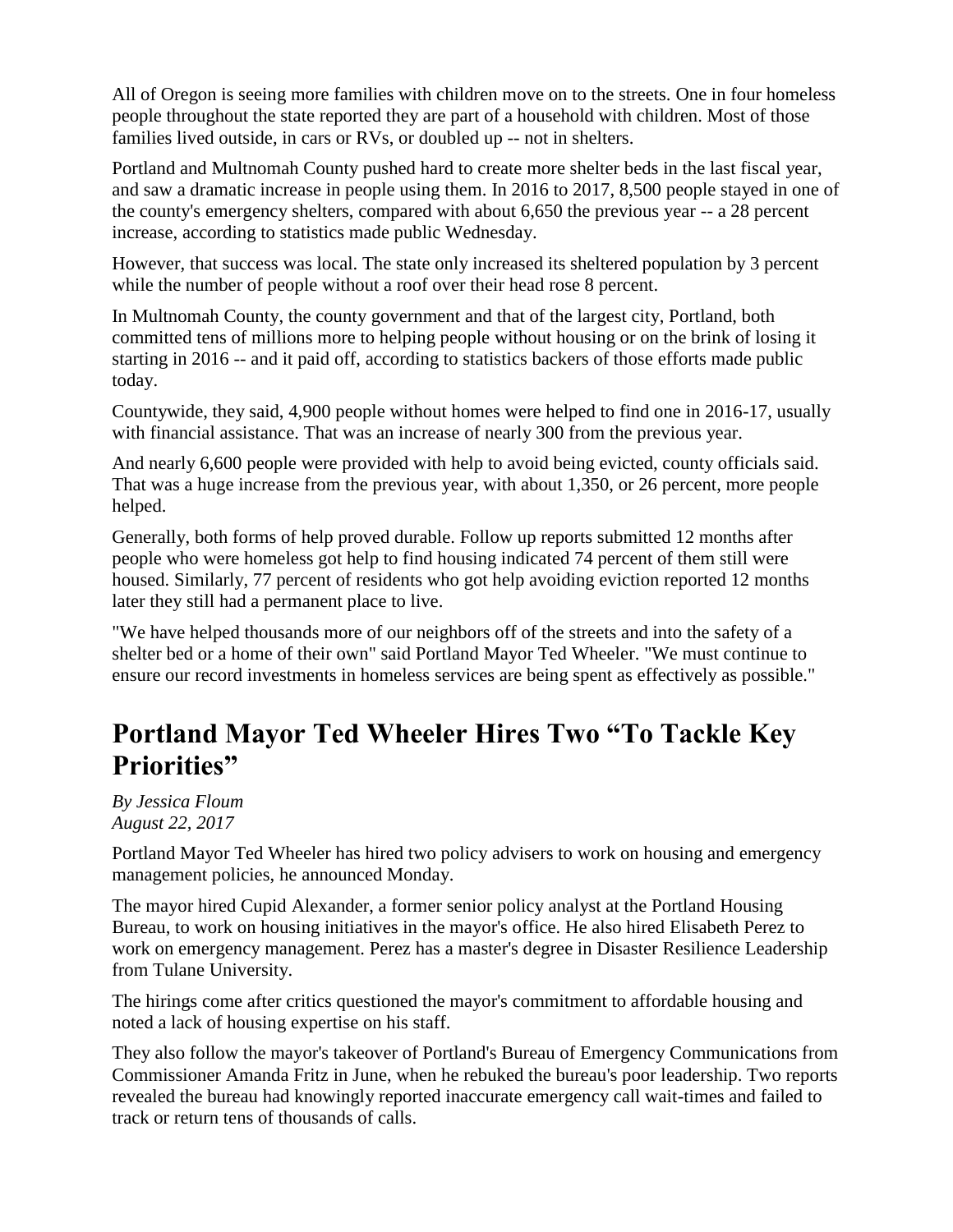"This administration has ambitious affordable housing goals, and a responsibility to improve emergency communications," Wheeler said in a statement. "Cupid and Elisabeth bring a wealth of education and experience to their new roles and will help us get the job done."

# **The Portland Tribune**

# **Lents Neighborhood Sees Improvements From Homeless Camping Impacts**

*By Lyndsey Hewitt August 23, 2017*

#### **ODOT-owned I-205 Multi-Use Path still has problems though, residents say, due to gap in city and state rules.**

The Southeast neighborhood of Lents appears to have slowly recovered from the effects of what some have called the largest homeless encampment in the United States along the Springwater Corridor Trail last year.

The neighborhood attracted nationwide media coverage last September as residents complained of residual "livability" issues related to the encampments, including biohazards such as syringes, human waste and excess garbage, due to the large amount of campers who gravitated to the area.

A massive cleanup effort has helped.

"I mean you have some entrenched camps that continue to come to the area, but it's just remarkable the difference between last year and this year," says Jennifer Young, Lents resident and active member of the Lents Neighborhood Association.

Young had helped organize a town hall for the neighborhood in April, where City Council gathered to hear of residents' frustrations.

At that time, neighborhood residents declared themselves in a "livability crisis." Mayor Ted Wheeler responded by saying that the city had not treated the Lents neighborhood equally.

Neighbors also complained of abandoned cars and RVs in which homeless people were dwelling around Lents Park, problem "zombie homes" (long-neglected, unsafe houses abandoned by their owners) and an uptick in associated crime.

Neighbors and officials alike often point blame to former Mayor Charlie Hales' decidedly "relaxed" approach to homeless camping before his term ended, when it became legal for folks to camp along public pathways. The "Safe Sleep" ordinance ended in early August 2016.

Now, a year after the Springwater cleanup, and following the springtime town hall, Wheeler, the city and Multnomah County have apparently stepped up efforts in coordination to patrol and clean up the Lents area.

Portland Parks and Recreation hired two rangers to patrol the Springwater Corridor Trail area, and residents say it's curbed illegal camping.

"Springwater Corridor has been very, very clear. They hired two other rangers for this area, and with the One Point of Contact, they've been very responsive," Young says.

The One Point of Contact system, managed by the city's Office of Management and Finance, tracks homeless camps in the city and posts the reports each week online. They share them with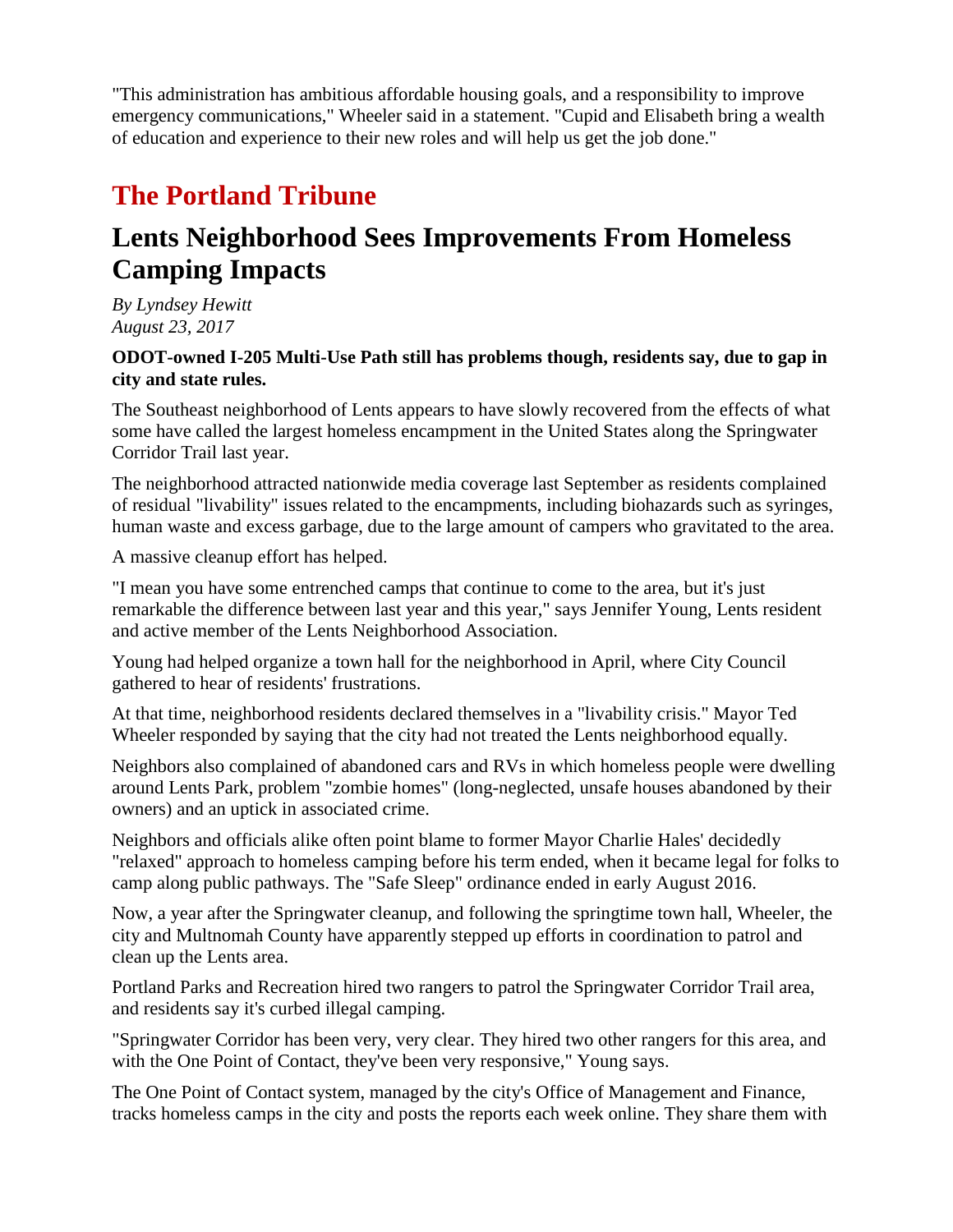various social service providers and sort the camps by the agency whose land a homeless camp sits on. Their most recent report reflected 666 new complaints about campsites between Aug. 7 and 13.

One of residents' biggest complaints was the lack of coordination between agencies that own land that campers dwell on. Reporting which camp to the appropriate land-owning agency quickly became a confusing mess.

Neighbors are saying that city agencies are working better together, although it's been difficult to rope in the Oregon Department of Transportation.

Both ODOT and the city of Portland work under court mandates in how they clean up campsites, but the mandates have different requirements. The city is able to respond much faster than ODOT can.

"So it's not working perfect, but it's better than what it was because they're following through quicker than they ever have before," says Lents resident Char Pennie.

Several problems remain, including many campers along the Interstate 205 Multi-Use Path, and the ongoing lack of affordable housing and shelter space for those living outside.

'Big gap' in ODOT, city ability in homeless camp cleanup

Young says there are issues of "turfing" between the Portland Police Bureau and Oregon Department of Transportation. While the Springwater Corridor Trail has been maintained, ODOT's Multi-Use Path (commonly known as the MUP) isn't receiving as much attention.

"The MUP is completely occupied," Young says. Springwater, owned by the city, and the MUP, owned by ODOT, intersect near Southeast 92nd Avenue and Southeast Cooper Street. Children use the MUP to walk to Oliver P. Lent elementary school on the east side of Interstate 205.

"The state has a different set of rules and laws that impedes their ability to coordinate with us," says Sgt. Randy Teig, team leader of the police bureau's East Precinct. "That's a big gap. The most basic answer is that the state has a 10-day rule, which tells them that they have to wait 10 days to take action basically on a trespasser on their property."

The city, meanwhile, has to wait only 24 hours to clear out a camp after posting notification. Teig says that homeless campers have learned the various agencies' boundaries and who cleans up when, so they just move from area to area.

"They know on ODOT property that they're less likely to be moved frequently," Teig says.

"It's a frustration to (ODOT) because it looks like they're not doing anything. ODOT has crews on the streets, then homeless people pick up the stuff and move it about 100 yards away and watch these guys clean up the campsites," says Judy Low, president of the Lents Neighborhood Association.

Teig says there are conversations happening at the local level to figure out how to make the Oregon Legislature aware of the differences.

"It has to be corrected at the state level, because ODOT can't go around just violating state law." — Sgt. Randy Teig

"It has to be corrected at the state level, because ODOT can't go around just violating state law," Teig says, suggesting that the state could enact a law where the state could apply "local standard for property management." ODOT has said it doesn't deal with people, only with property.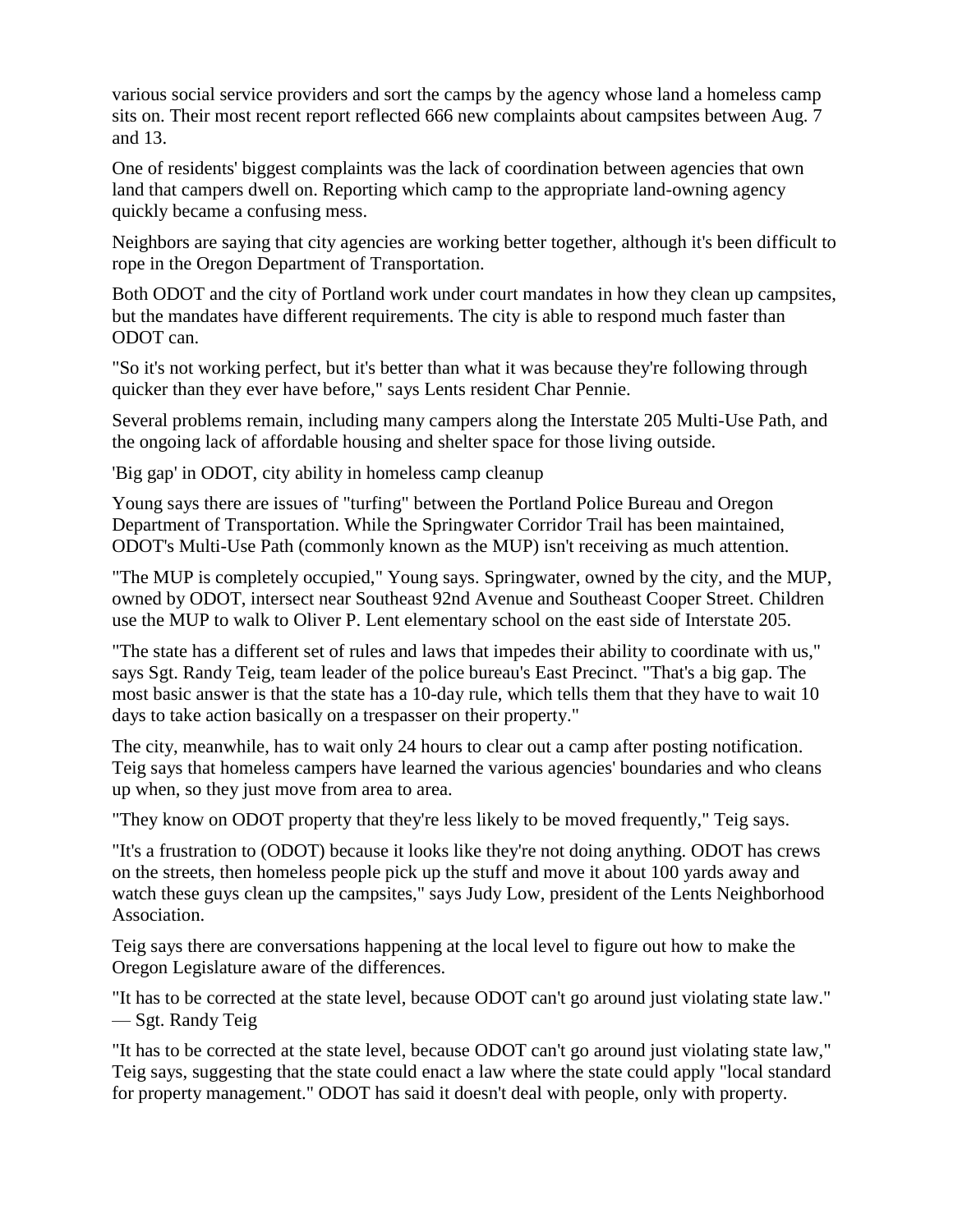Despite the gap, Teig says he doesn't "recall a time we've had a more organized effort." He says the bureau meets with the Joint Office of Homeless Services every Friday to talk about specific cases of homelessness. But ODOT spokesman Don Hamilton says the agency isn't involved with "any weekly meetings with police about some high-level holistic approach to this problem."

"We're not a social service agency, we're not a police agency, we have very limited things we can do," Hamilton says. He added that they do meet regularly with the police bureau to talk about "what we do and how we do it."

Teig says the police have a social service worker from the Joint Office of Homeless Services on call for the agency.

"Social services are using law enforcement as a method of information gathering, and basically our approach is services first," Teig says. But he adds that if people resist — "and there's a good amount of people who are service resistant" — then they could be arrested for trespassing. Recently police went out on two 16-hour missions, talked to more than 160 homeless people and made 18 arrests for outstanding warrants and crimes. Teig said they put out five wildfires from camps along the MUP.

"Currently the two things that are drawing the most outrage out of the community are the motorhomes and the dangerous camps on the MUP," Teig says.

'Stuck between a rock and a hard place'

While the city and state grapple with enforcement on the MUP, they have taken some steps to address the seemingly incessant inflow of motorhomes parked on neighborhood streets.

"I wouldn't go as far to say we're getting a handle on it, but we're making progress," Teig says.

Initially, the problem was tasked mainly to the Portland Bureau of Transportation, which informed neighbors that they weren't allowed to tow motorhomes when they were occupied and their tow lots were full. The number of RV reports skyrocketed in past few years, with 27,000 reports to PBOT's abandoned auto program in 2016. PBOT has since doubled its abandoned auto staff and found more tow space, and the police bureau started a new effort called the "Community Caretaking" tow program — having so far inspected 150 motorhomes and towing 50, according to Teig. It specifically addresses motorhomes that people are living in, which go beyond the realm of what PBOT deals with. The program targets RVs that "present an immediate health and safety risk to neighborhoods."

Young says the first RV to be towed under the policy was occupied by a man who was exposing himself near Lents Park.

Teig says that not all RVs reported to their program meet qualifications for towing, but that "roughly half" of the people living in the motorhomes, when faced with the threat of towing, have family members to stay with. Some accept services and some don't. He says they've been working with the Hansen Shelter on Northeast 122nd and Glisan so that someone displaced from an RV could have a place to sleep.

All involved, including Young, Teig and Hamilton, realize there's a multitude of issues involved in addressing homelessness, especially while the city remains in an officially-declared housing emergency.

"We get such a variety of responses from the public, going from anywhere from, what can you do to help these poor people? To, this is horrible; can you clean this up in my neighborhood? And everything in between," Hamilton says. "I think most people seem to realize that this is a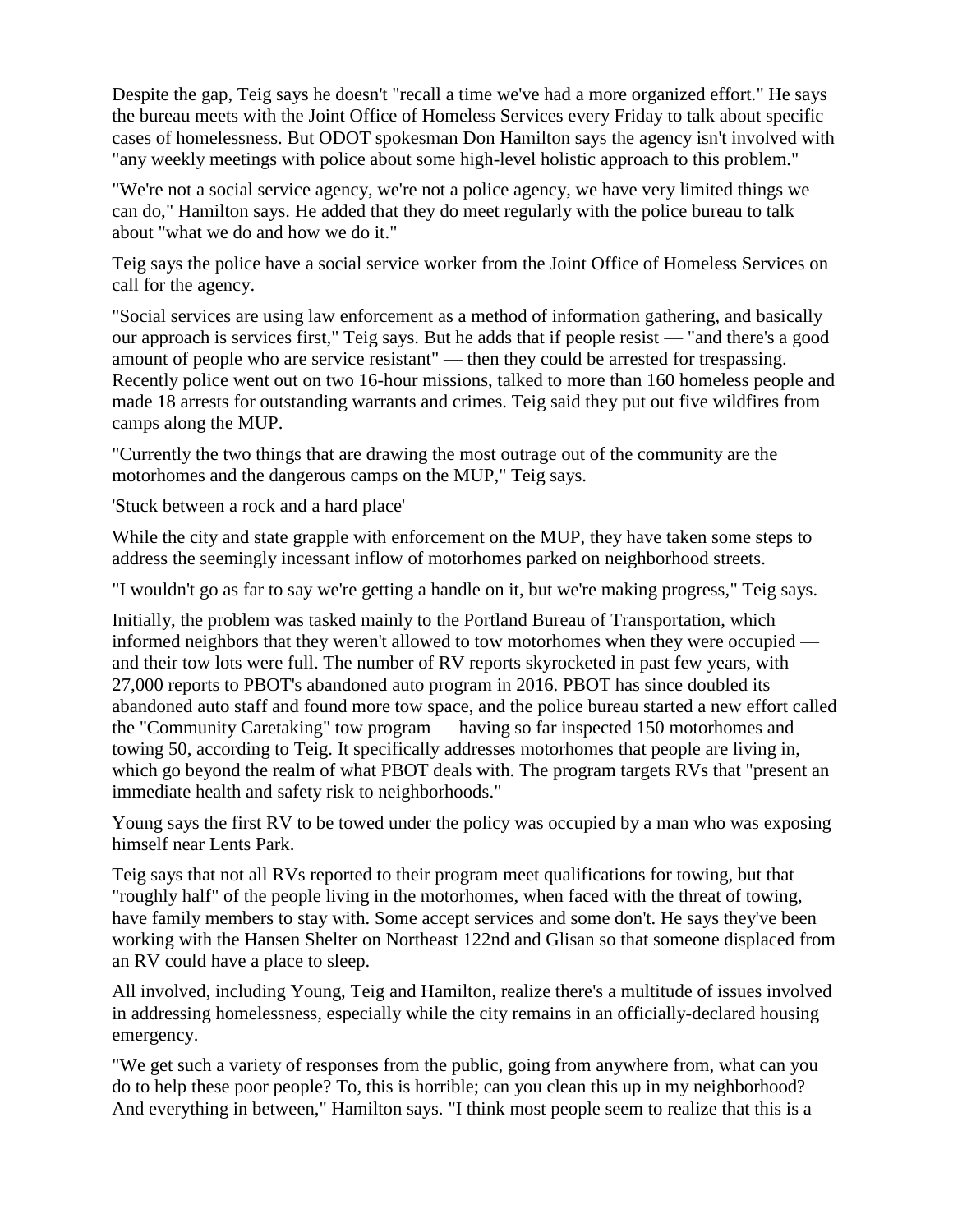very difficult social problem that is not resolved by any one agency such as ODOT, but rather as a whole series of disciplines that need to be brought to bear to help this."

Young, although concerned about crime, hopes for more long-term solutions to homelessness.

"We've long said that where the city is failing is with wrap-around services and follow-up," says Young, who also is a mental health therapist. "Advocates say not to sweep and keep them there forever, but what's really being achieved? They're just existing and living in these horrible conditions."

Pennie is hopeful that ODOT can change its policy to clean up campsites after 24 hours. But when asked what that would mean for the homeless campers, she realized the struggle.

"Hopefully they could change it to 24 hours like the Springwater, but I don't know what they'd do with them, because they'd be stuck between a rock and a hard place," she says.

### **Willamette Week**

## **Mayor Ted Wheeler Finally Hires a Housing Policy Staffer After Nearly Eight Months in Office**

*By Rachel Monahan August 22, 2017*

**After winning election on platform that promised to address the housing crisis, Wheeler has hired Cupid Alexander, who worked for the Portland Housing Bureau, as a senior policy adviser.**

After criticisms that Mayor Ted Wheeler has failed to move aggressively toward building affordable housing, Wheeler today announced the addition of a senior policy adviser for housing.

The mayor initially hired a policy director, Alma Flores, who was charged with overseeing housing — an issue that was central to the mayoral campaign. But Flores returned to a previous job in March. Since then, the work has fallen to lower-level staffers who didn't have experience in housing.

Cupid Alexander started today. His hiring addresses the lack of experience. He previously worked for the Portland Housing Bureau.

But the hiring won't speed up the city's decisions about spending the \$258 million in bond money approved by voters last November. Spending won't move forward for at least another six weeks. The mayor still plans to bring a framework for how to spend the bond money to City Council on Oct. 11.

Release from the mayor's office:

" Mayor Wheeler Adds Staff to Tackle Key Priorities Cupid Alexander will focus on housing, Elisabeth Perez will focus on emergency communications PORTLAND, OR – Mayor Ted Wheeler announced today that he has appointed two new members of his staff to tackle key priorities. Cupid Alexander has been named Senior Policy Advisor, focusing on housing initiatives. He began August 22nd. Elisabeth Perez has been named Policy Advisor, focusing on emergency management, emergency communications, and Smart Cities. She began June 10th. "This administration has ambitious affordable housing goals, and a responsibility to improve emergency communications," said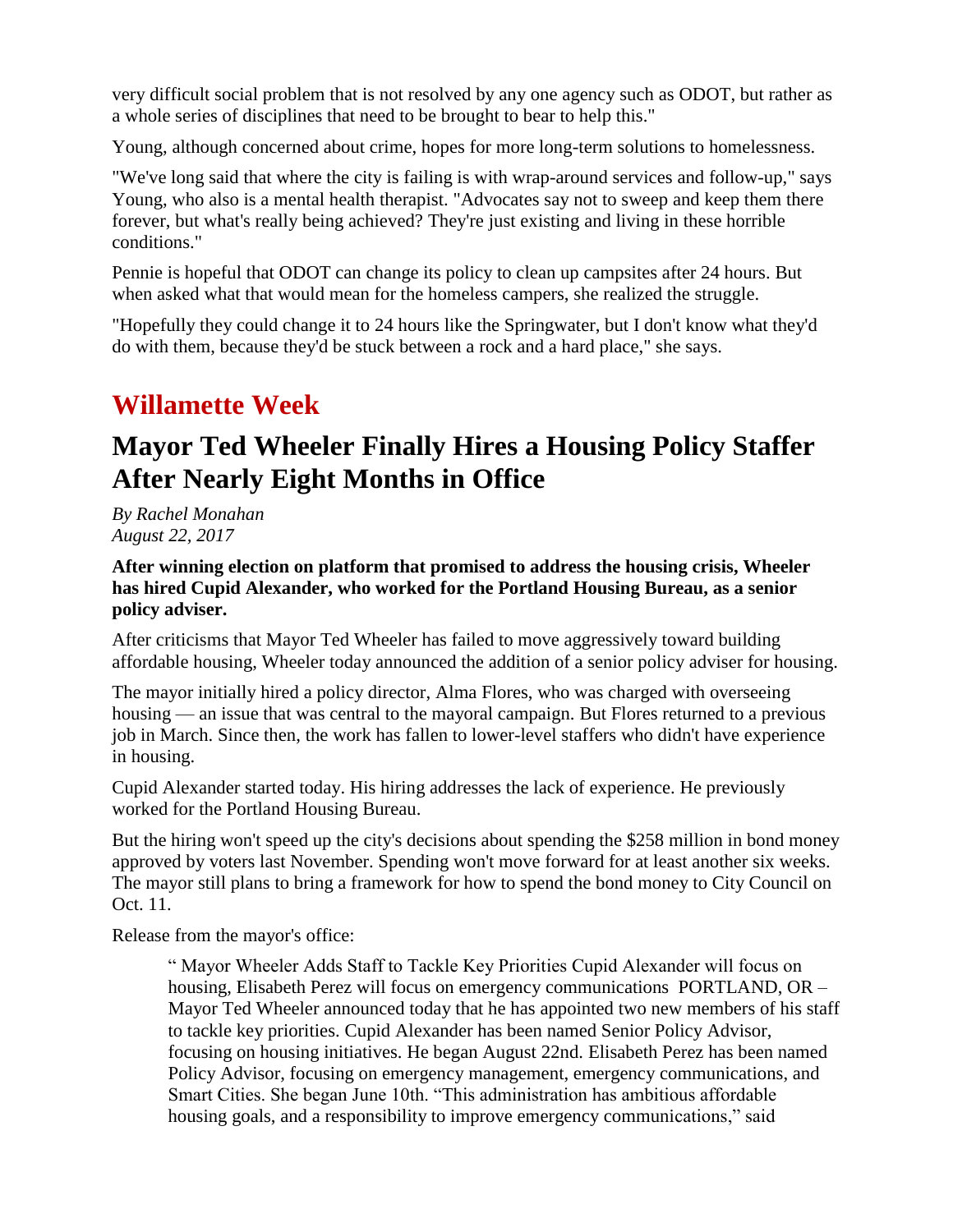Wheeler. "Cupid and Elisabeth bring a wealth of education and experience to their new roles and will help us get the job done." Additional information on Cupid and Elisabeth follows: Cupid Alexander. Prior to accepting the position within Mayor Wheelers staff, Cupid had been working as a Senior Housing Policy Analyst with the Portland housing bureau (PHB) after joining the bureau in 2015. As a member of the Policy team, Cupid has overseen the development and implementation of the Bureau's North/Northeast Housing Preference Policy, worked as the bureau's district liaison to Northeast Portland, and worked to help develop and staff both the Stakeholder Advisory Board and the Bond Oversight Committee associated with the General Obligation Bond. Prior to joining PHB, Cupid had worked for the Department of Housing Services of Washington County from 2003-2015. Cupid earned his high school diploma from Portland's Wilson High School, his Bachelors in business from Warner Pacific College, and both his Graduated Certificate in Real Estate Development and his Executive Masters in Public Administration from Portland State University. In addition to his work experience, Cupid has a vested his interests in volunteerism and bettering the city of Portland. He has served as a board member of The ReBuilding Center, and the Trail Blazers "Make It Better" foundation Professional Board. He currently serves as the Executive Vice President of the Pacific Northwest Regional Council of The National Association of Housing and Redevelopment Officials, and the President of the Urban League of Portland's Young Professional's Chapter. Elisabeth Perez Elisabeth Perez recently graduated from Tulane University with an M.S. in Disaster Resilience Leadership. As a Changemaker at the Phyllis M. Taylor Center for Social Innovation and Design Thinking, Elisabeth received The Victor C. Alvarez Spark Innovation Award as initial funding to start the MyNew Orleans Photo Project in 2016. The project aims to increase awareness and reduce stigma around homelessness in New Orleans. As the project enters its second year, Elisabeth is transitioning to a new role as a board member to build leadership and development capacity as the organization grows. In addition, she recently served as the Logistics Coordinator on the executive committee of the annual Building Resilience Workshop (BRW). Her work with BRW brought together a diverse group of stakeholders to discuss resilience issues related to housing, coastal deterioration, art, and water management. Her professional experience in strategic planning, training, and education has served as an ideal background for her work in the field of resilience. Elisabeth hopes to transfer her skills working with both marginalized groups and disaster professionals to make communities more resilient through engagement, training, and community informed and data driven decision-making."

## **The Daily Journal of Commerce**

## **Portland Housing Bureau Readies Bond Spending**

*By Chuck Slothower August 22, 2017*

The city of Portland, in slow and lurching fashion, is beginning to make a move toward increasing affordable housing.

A first City Council hearing of a framework plan for how to spend \$258 million in bonds approved by voters is tentatively scheduled for Oct. 11. A second hearing would be held Oct. 18, with a vote possible that day.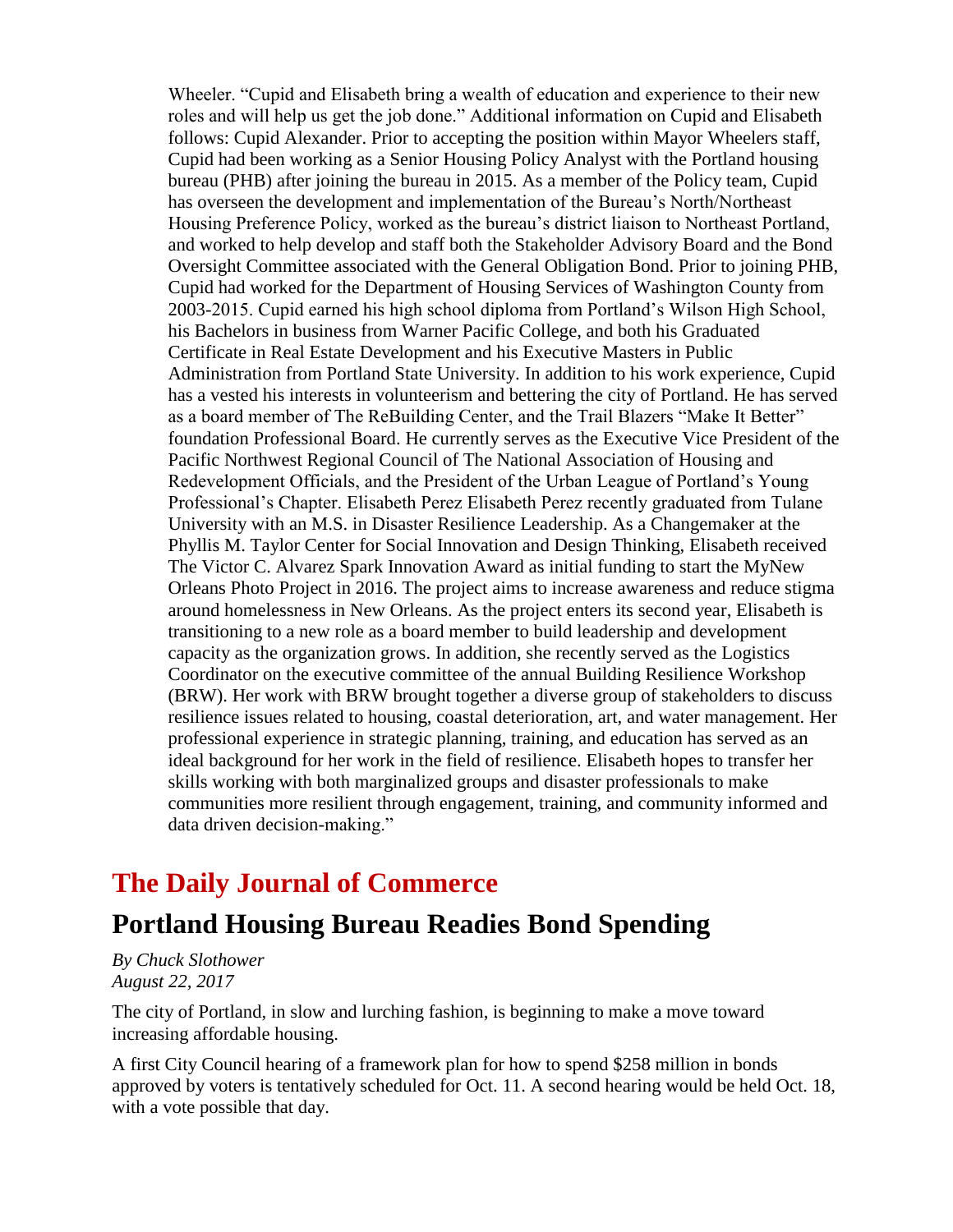If the plan is approved by the City Council, the Portland Housing Bureau plans to open transactions on bond deals on Oct. 20.

"We're close," Housing Director Kurt Creager said.

Mayor Ted Wheeler had asked the Housing Bureau to hold off on spending from the voterapproved bond until a plan was in place.

Part of the plan is a \$50 million to \$80 million budget for a "turnkey projects" pilot program, Creager said. Developers would use their own lines of credit and working capital to build projects and then sell them to the Housing Bureau.

Creager said the program could serve as a "backup plan" for developers who are encountering a market with more supply than it has had in recent years.

"They could get their profit and overhead covered, and a reasonable developer's fee, without coming up with more money to please their bank in a softening market," Creager said.

The program needs to be well funded to work, he added.

"I don't think it should be less than \$50 million, because it's not worth people's time and money," he said.

As the Housing Bureau prepares for an influx of funds, private-sector nonprofit developers are finding a tougher time financing deals. Tax-credit equity markets have cooled since President Donald Trump's election, and interest rates have ticked up.

The combination of more expensive loans and less equity has dented the ability of nonprofit developers to finance projects.

"We along with the entire industry have tried to figure out how to make up that gap," said Cynthia Parker, president and CEO of BRIDGE Housing.

Nonprofit developers use a syndicator of tax credits – the National Affordable Housing Trust – that is owned by BRIDGE Housing and others. The tax credits are typically combined with bank financing. In July, BRIDGE purchased the Ramona, a 138-unit affordable apartment complex in the north Pearl District. Construction of The Abigail, a 155-unit mixed-income project with 128 affordable apartments, finished last year.

BRIDGE has other affordable projects under way in Hillsboro, the North Macadam neighborhood and the Eliot neighborhood.

The Housing Bureau's bond money looms as an injection of funds into the affordable market.

Creager said the bureau has a "moral and ethical obligation" to build or preserve 1,300 affordable units with the bond dollars as promised. Portland voters approved the bond measure in November; property taxes increased as a result.

The bond funding should arrive at a good time, because the multifamily market is widely expected to slow, Creager said.

"We recognize that markets are dynamic and we have about four more years to put this money into service," he said. "We'll be liquid at the right time when the market recalibrates, instead of adding more froth to an already overheated market."

While the Housing Bureau waits for the influx of bond money, it has made some opportunistic purchases.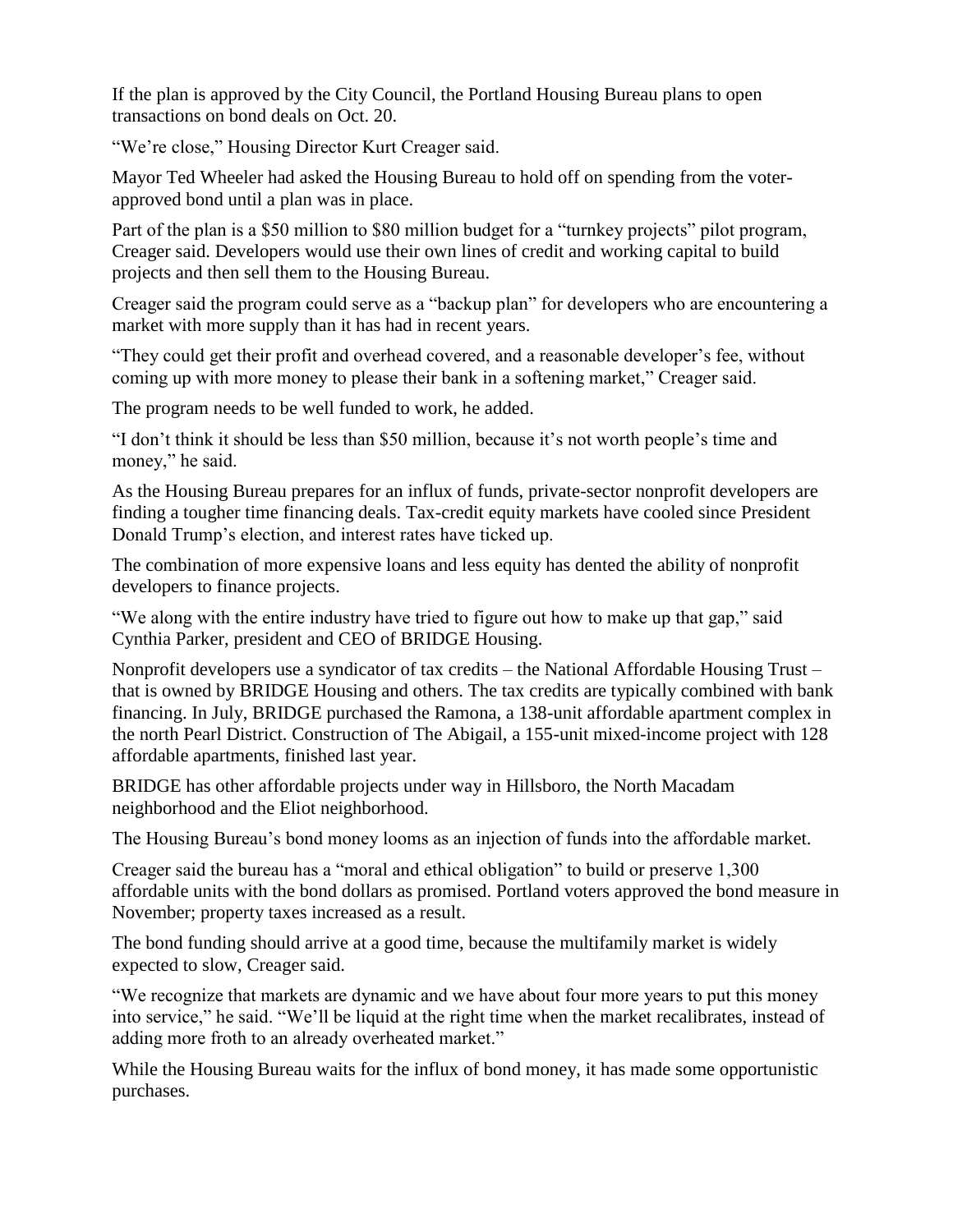In February, the bureau bought the Ellington Apartments in Northeast Portland for \$47 million. The purchase preserved 260 units, including 44 affordable ones.

The City Council recently approved a \$3.72 million purchase of a parcel at 3000 S.E. Powell Blvd. for affordable housing development. The property across the street from Cleveland High School is now the Safari Club, a strip club.

The site will be home to 100 to 300 affordable apartments, and could be used as an emergency shelter during development, Mayor Ted Wheeler said via Twitter.

The wide range of the number of units is due to different possible configurations for the site, Creager said. At maximum density, the Powell property could have up to 300 multifamily units, but the Housing Bureau is considering building townhouses along the southern edge of the property. That would help blend in with the neighboring homes, Creager said.

The Housing Bureau has been looking for a location to build affordable homes; if it goes this route, it may bifurcate the site, he said.

"It might be an appropriate place for it," he said. "We're not sure that maximum density is necessary. It sort of depends on the soil condition we find too."

The townhomes could be three-level, no-lot dwellings sold to low- and moderate-income households at or below 80 percent of area median income, Creager said.

The lot was used at one time for dumping, and there's a small landfill that must be excavated and disposed of properly, he said.

On Sept. 30, the \$3.72 million purchase and sale agreement will close and the city of Portland will take possession of the property. It's expected to serve as a women's and children's shelter until development of affordable housing on the site can take place.

"Until we have an entitled project for development, we'll probably keep the building in some active use," Creager said. "Because it's across from the high school, it's probably most suited for families or women. The best possible outcome would probably be utilization as a shelter for 12 to 24 months."

Construction on the site will likely begin in 2019, Creager said.

The Housing Bureau has also acquired a site at Southeast 60th Avenue and Stark Street, north of Mount Tabor.

The property at 511 S.E. 60th Ave. is a YMCA child development center. The YMCA will be able to continue operations in a nearby church during construction at the site, Creager said.The Housing Bureau aims to build 40 to 50 affordable units, along with a replacement YMCA facility and shared parking.

Portland paid \$1.2 million for the property, known as the Mount Tabor Annex. The YMCA's existing lease means the organization has possession of the property until Oct. 22, 2019, for use as a child-care facility.

A developer will be chosen by the housing commissioner after an open, competitive process, Creager said.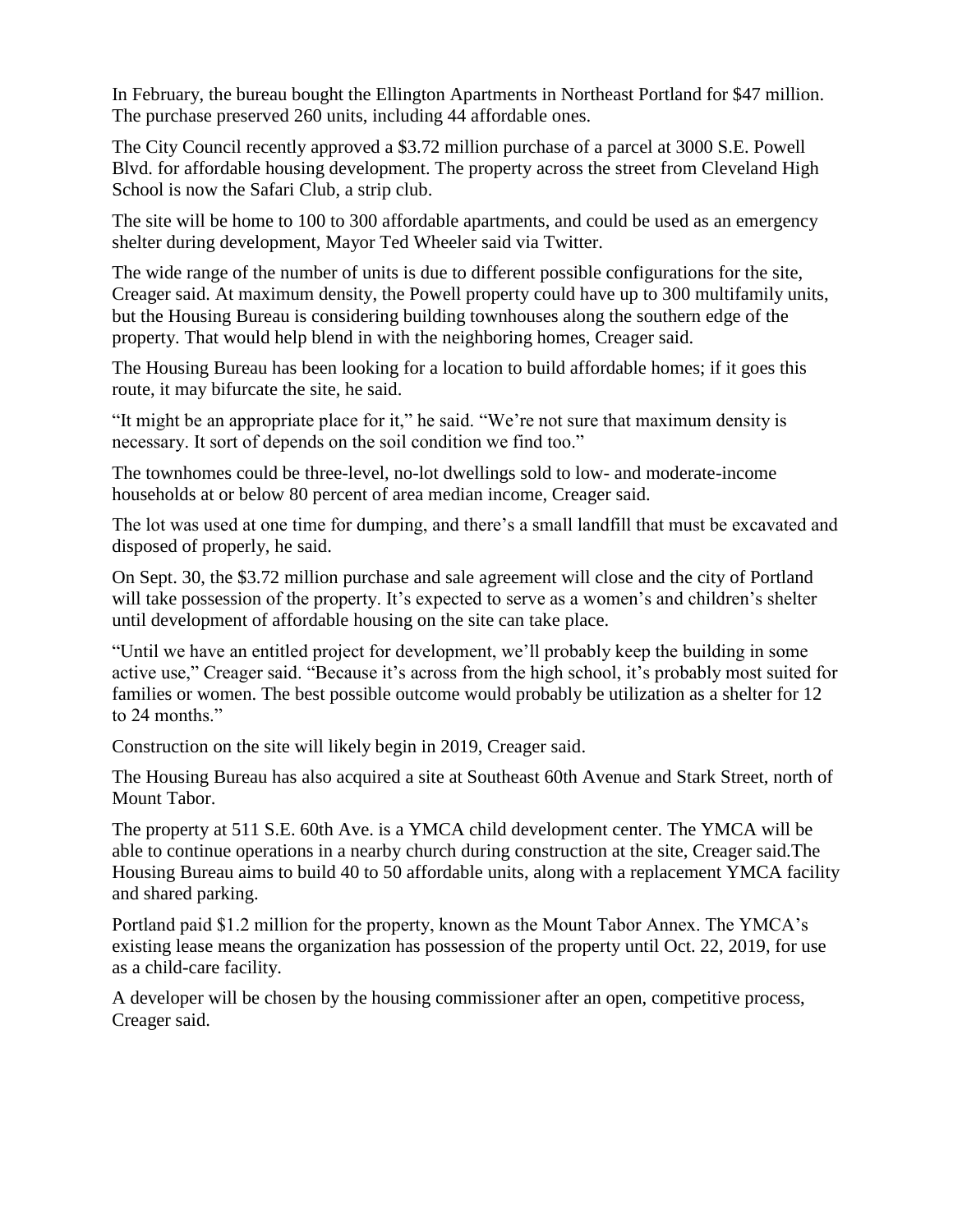# **The Right To Appeal**

*By Kent Hohlfield August 22, 2017*

The week of Aug. 8 was a rarity for Portland City Council, but some are concerned it may be a harbinger of things to come.

Two appeals of decisions by the city's Design Commission landed on the City Council's docket that week. While a quirk of scheduling was responsible for the timing of two cases in one week, the situation highlights what appears to be a growing tendency for architects and developers to appeal design decisions when they aren't satisfied with the outcome.

In the past eight months, for example, the City Council has seen four appeals of Design Commission decisions and one appeal of a decision by the Historic Landmarks Commission.

It's a trend that hasn't gone unnoticed members of those commissions

"We have gone years and not had an appeal," said Portland Design Commissioner David Wark. "There are definitely more appeals."

Because the Design Commission is the body that oversees many of the design decisions that happen in some of the fastest-growing areas of the city, it also has the largest number of cases that get appealed. Appeals can be filed by the applicant, owner or those who have testified at a hearing either in person or in writing.

The appeals run the gamut from appealing an entire decision to appealing conditions put on an approval. Decisions can also be appealed by neighborhood groups looking to stop or at least slow down a project.

There are many reasons cited for the increased numbers of appeals. The number of cases the commissions see has increased as Portland's construction boom has picked up speed.

"I don't think we are seeing a flood gate in terms of appeals," said City Commissioner Dan Saltzman. "We are seeing more appeals because we have more projects."

From the perspective of developers, several issues are driving the surge in appeals. Some developers feel that the commissions are taking too long to approve projects, changing guidelines from hearing to hearing and making arbitrary decisions that reduce height and density on projects. The longer it takes to receive approval, the more it costs developers. So rather than adjust a project, they decide to take decisions they don't like directly to the City Council via an appeal.

Landon Crowell, a developer who appealed a Design Commission denial of his Ankeny Apartments project, said he believed continually changing criteria hurt his project.

"Ankeny Apartments was more about stopping the development," he said. "(They were) spinning the design team around in circles to exhaust financial resources by changing the requirements each hearing."

The project went through five design hearings before being denied by the Design Commission in a unanimous vote. Crowell then appealed the decision to City Council, which held four hearings of its own in an attempt to reach an agreement between neighbors who opposed the project, Bureau of Development Services staff, and Crowell and his development team.

In the end, City Council overturned the Design Commission's denial and allowed the project to move forward. Several City Commissioners voiced concerns about the way the process worked.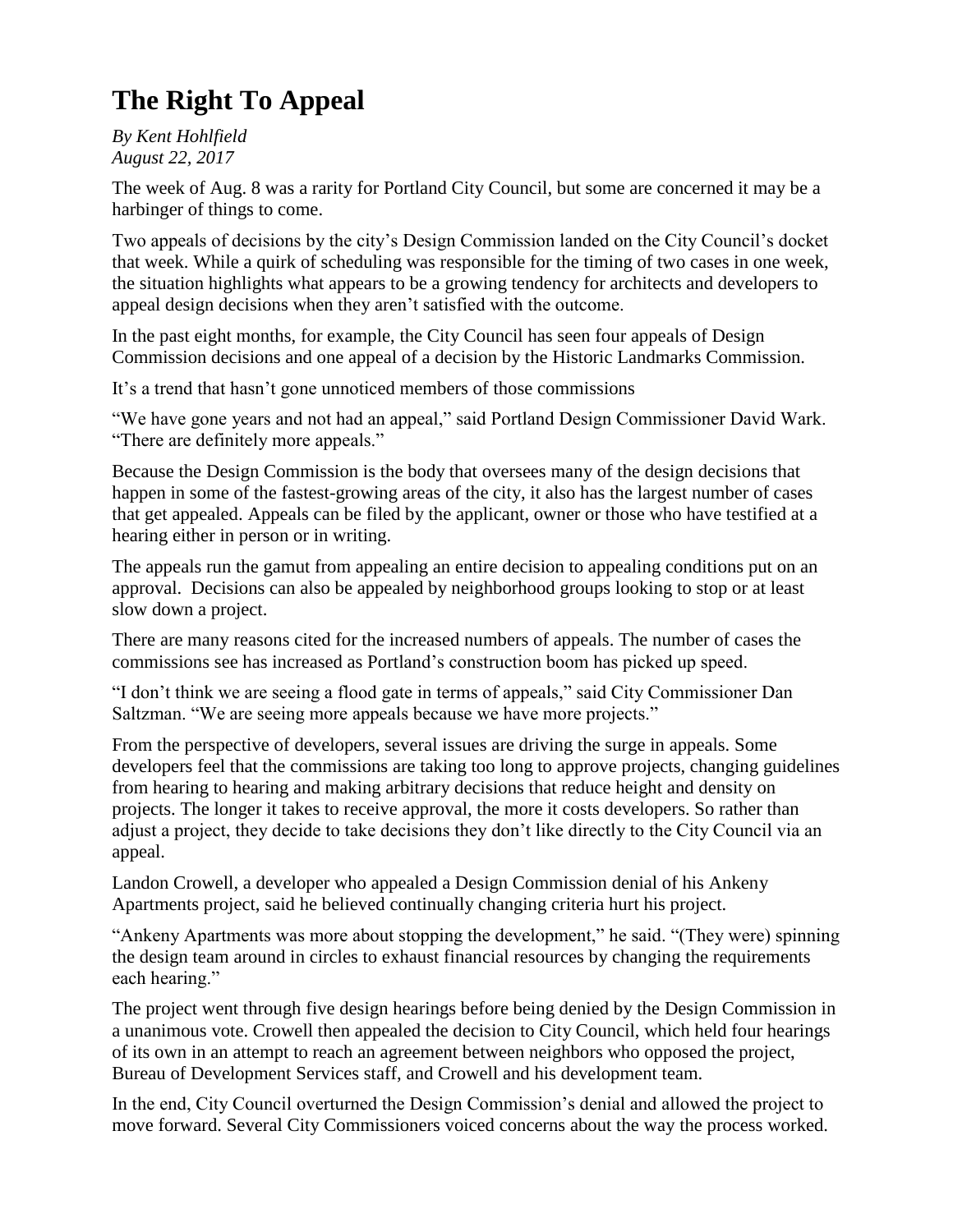"In future applications that go to the Design Commission," said Commissioner Amanda Fritz, "I hope that things will get resolved there before five times because this is not the best use of the council's time."

City Council has to balance letting the commissions do their jobs and providing a fair process for developers that disagree with a decision, according to Saltzman.

"For the most part, most developers work with the Design Commission," he said. "There are disagreements and it is fair and appropriate to bring those to council."

It isn't just denials that are being appealed. TMT Development appealed a Design Commission approval for the renovation of the Studio Building and Guild Theater because the development company didn't like conditions related to the replacement of windows in the project. The required changes would have pushed up the project cost by \$105,000, according to TMT Development President Vanessa Sturgeon

Upon appeal, the City Council struck down the conditions by a 4-1 vote. In his prevailing argument, Mayor Ted Wheeler said a needed renovation of an old building shouldn't be endangered by what a majority of the commissioners considered a minor improvement.

Saltzman agreed.

"I think you have to weigh (the cost of the change) against our city code," he said.

Members of the Design Commission, however, point out that while those types of decisions by City Council can help move a needed project forward, they also increase the incentive for developers to appeal decisions.

"The (City Council) needs to let the (Design Commission) be its voice," Wark said. "It's kind of a self-fulfilling prophecy; the more appeals they (uphold), the more appeals they will get."

The Design Commission has a different set of guiding principles than other city agencies and bureaus, according to Wark. As a result, City Council has the freedom to consider issues that the Design Commission can't turn to in its decision-making process.

"Aspects like tenant standard and pro-forma are not in the purview of the (Design Commission)," Wark said. "We just look at it through the guidelines."

Even when all parties at a design review or historic landmarks hearing agree on a decision about a project, it can still be appealed by a neighbor or neighborhood association dissatisfied with the decision.

The Goose Hollow Neighborhood Association, for example, appealed the approval of the Press Blocks project that would replace the former Oregonian building with three new buildings. The association was concerned by the height of the project's residential tower, but saw its concerns shot down by City Council.

Given the city's relatively open appeals process, reducing the number of appeals that land in front of City Council may be tough to accomplish. However, some solutions are already being tried.

Julie Livingston, who recently stepped into the role of chairwoman for the Design Commission, plans to start getting applicants' views of conditions on the record. She said she and other Design Commission members were caught by surprise by TMT Development's appeal of the Studio Building and Guild Theatre decision because the development team did not express reservations about the condition during the design review hearing.